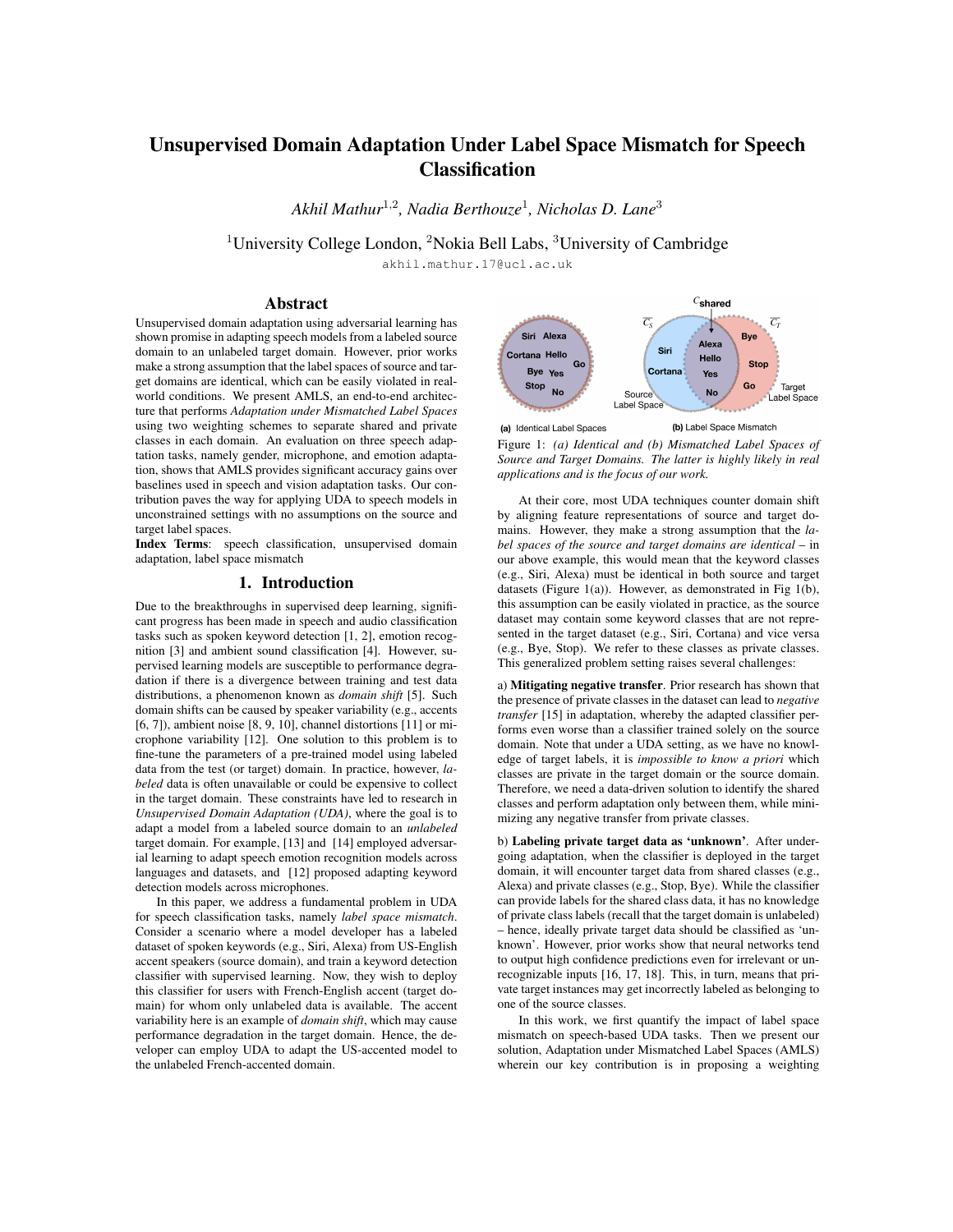

Figure 2: *Architecture of AMLS. Solid boxes represent neural networks and circles denote the losses that are optimized.*

scheme to down-weigh the contribution of private classes and enhance that of shared classes in the adaptation process to counter negative transfer. At the same time, AMLS can accurately identify private target classes and classify them as 'Unknown'. We evaluate AMLS on three tasks: i) gender adaptation in spoken keyword detection, ii) microphone adaptation in spoken keyword detection, and iii) cross-dataset adaptation in speech emotion recognition. Our results show that AMLS outperforms state-of-the-art UDA baselines on all the tasks.

#### 2. Related Work

There is rich literature on training acoustic models robust to real-world variability in speech data. Prior works have studied speaker adaptation using student-teacher learning [19], by doing speaker-adaptive training using i-vectors [20], or by using i-vectors extracted from anchor embeddings [21]. Other works include training noise-robust acoustic models using data augmentation [22] or by layer-wise feature representation matching [23]. Many of these techniques rely on the availability of parallel or labeled data in the target domain.

As acquiring labeled data in a target domain is expensive, there has been an increased focus on using adversarial UDA to adapt acoustic models to target domains, without requiring target labels [24, 25]. Importantly, adversarial UDA techniques also provide a common framework to model different types of adaptation tasks, e.g., cross-lingual emotion adaptation [14], cross-lingual keyword spotting [25], cross-gender ASR [24] and noisy speech adaptation in ASR [26, 27]. We extend these prior works by addressing the critical and previously unaddressed issue of label space mismatch in speech classification tasks.

There have been works in computer vision on label space mismatch, which have addressed the presence of private classes in either source [28] or target domains [29, 30]. Recently, You et al. [31] studied the scenario of label space mismatch for vision tasks. They proposed universal adaptation network (UAN), an architecture that combines prediction entropy and domain similarity into a common metric to separate shared and private classes, and shows promising performance of various vision adaptation tasks. Our work builds on UAN (which we use as a baseline in our experiments) and we show that using our proposed weighting scheme, we can achieve performance improvements over UAN in multiple speech classification tasks.

# 3. Adaptation under Mismatched Label Spaces (AMLS)

Problem Formulation. We are given a source domain with inputs *X<sup>S</sup>* and labels *Y<sup>S</sup>* sampled from a probability distribution  $p$ , and a target domain with inputs  $X_T$  sampled from a marginal distribution *q*. No labels are available from the target domain during training. For consistency with prior work, we denote the label sets of the source and target domains as *C<sup>S</sup>* and *C<sup>T</sup>* respectively. The set of classes shared between source and target domains are denoted by  $C_{\text{shared}} = C_S \cap C_T$ . Finally,  $\overline{C_S}$  =  $C_S \setminus C_T$  and  $\overline{C_T} = C_T \setminus C_S$  represent the private label sets of the source and the target domains. Let  $p_{\cap}$  and  $p_*$  respectively denote the distribution of source data with label sets *C*shared and  $\overline{C_S}$ . Let  $q_\cap$  and  $q_*$  respectively denote the distribution of target data with label sets  $C_{\text{shared}}$  and  $\overline{C_T}$ . It is worth reiterating that since we have no knowledge of the target labels during training, it is not possible to know  $C_T$ ,  $C_{shared}$ ,  $\overline{C_S}$  or  $\overline{C_T}$  a priori, as they all depend on the knowledge of target label set.

Our goal is to learn a classifier using domain adaptation which: (i) provides accurate inferences for target data from shared classes  $C_{\text{shared}}$  under the presence of domain shift, (ii) mitigates the negative transfer caused by private classes  $\overline{\mathcal{C}_S}$  and  $\overline{C_T}$  in the adaptation process, and (iii) assigns an 'Unknown' label to data instances from the private target classes  $\overline{C_T}$ .

Solution. We propose AMLS, an end-to-end architecture for UDA under the presence of label space mismatch. As discussed, the core challenge here comes from the presence of private classes in both domains, which may lead to *negative transfer*. Intuitively, this negative transfer can be mitigated if we can isolate the shared classes *C*shared and only align their feature representations, while ignoring or down-weighing the contribution of the data from private classes during adaptation.

Figure 2 illustrates our proposed architecture for AMLS. Similar to prior works, our solution consists of a feature extractor  $F$ , a classifier  $G$  and an adversarial discriminator  $D_{adv}$ . When an input x is fed to this architecture, a feature representation  $z = F(x)$  is obtained. The extracted features are then passed to *G* to obtain a softmax probability distribution  $\hat{y} = G(z)$  over the source labels  $C_S$ . The classifier *G* is trained on source labeled data using a supervised cross-entropy loss as:

$$
\mathcal{L}_{\text{cls}} = -\mathbb{E}_{(x_s, y_s) \sim p} \sum_{k=1}^{K} \mathbb{1}_{[k=y_s]} [\log(G(F(x_s))]
$$
 (1)

Next, the task of aligning feature representations of source and target domains is performed by  $D<sub>adv</sub>$  using adversarial learning. In vanilla UDA,  $D_{adv}$  would align the representations over the entire label space, however, this can lead to *negative transfer* due to the presence of private classes. One way to mitigate this challenge is to force  $D<sub>adv</sub>$  to give higher importance (or weights) to the shared classes in the feature alignment process as compared to the private classes. Thus, the (weighted) adversarial loss formulation for  $D_{adv}$  is:

$$
\mathcal{L}_{adv} = -\mathbb{E}_{(x_s, y_s) \sim p}[\delta^{\mathbf{S}}(\mathbf{x_s}) \log(D_{adv}(F(x_s)))] - \mathbb{E}_{x_t \sim q}[\delta^{\mathbf{T}}(\mathbf{x_t}) \log(1 - D_{adv}(F(x_t)))] \quad (2)
$$

where  $\delta^S$  and  $\delta^T$  are the weights to be assigned to a source and target sample respectively in the adaptation process. We would like to assign higher weights to samples from shared classes and lower weights to private samples. Formally, these criteria are:

$$
0 \leq \mathbb{E}_{x_s \sim p_*} \delta^S(x_s) < \mathbb{E}_{x_s \sim p_\cap} \delta^S(x_s) \leq 1 \tag{3}
$$

$$
0 \leq \mathbb{E}_{x_t \sim q_*} \delta^T(x_t) < \mathbb{E}_{x_t \sim q_\cap} \delta^T(x_t) \leq 1 \tag{4}
$$

The key contribution and technical novelty of our work is in proposing a robust technique to estimate  $\delta^S$  and  $\delta^T$ .

Estimating Target Weights. When an input *x<sup>t</sup>* from target domain is fed to the classifier *G*, we get a probability distribution over the source class set  $C_S$  in the form of softmax outputs.

$$
\hat{y}_t = G(F(x_t))
$$

We hypothesize that the classifier *G* will be more confident in its predictions  $\hat{y}_t$  for inputs from the shared classes  $\mathcal{C}_{\text{shared}}$  as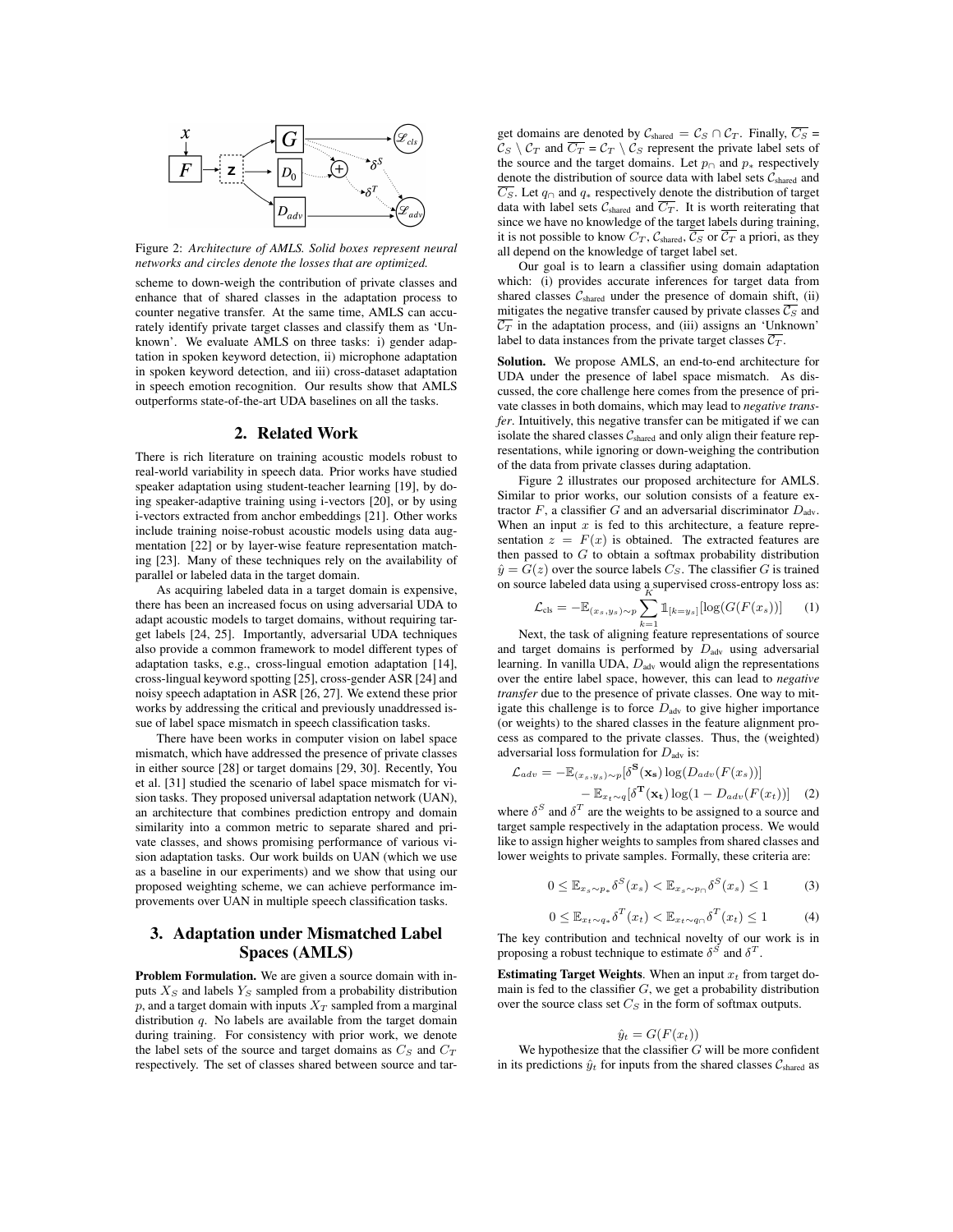compared to those from the private classes  $\overline{C_T}$ . This is a reasonable hypothesis because despite the presence of domain shift, classes in *C*shared are likely to be closer to the source domain as compared to the private classes  $\overline{C_T}$ . Hence, any measure of prediction confidence that satisfy Equation 4 can be used as a weighting function to separate  $C_{\text{shared}}$  and  $\overline{C_T}$ .

We propose to employ Maximum Margin (MM) as a criterion for classifier confidence. Margin Sampling [32] is a wellknown technique in active learning to sample data instances for which a classifier is least confident. Formally, Margin *M* is defined as  $M(x_t) = \hat{y}_t^1 - \hat{y}_t^2$ , where  $\hat{y}_t^1$  and  $\hat{y}_t^2$  represent the highest and second-highest softmax outputs in  $\hat{y}_t$ . When a classifier has high confidence about its top prediction, *M* will be high. On the contrary, for a data sample for which a classifier is less confident, *M*, that is the difference between top two softmax outputs will be low. Equation 5 follows from this logic.

$$
0 \le \mathbb{E}_{x_t \sim q_*} M(x_t) < \mathbb{E}_{x_t \sim q \cap} M(x_t) \le 1 \tag{5}
$$

It is easy to observe that the MM formulation satisfies the target weighting criterion in Eq. 4. However, due to the presence of domain shift, the margins obtained on target data could be noisy and may lead to incorrect weights for target samples. As such, in addition to the margins, we also propose to employ a domain discriminator to separate private and shared target classes. To this end, we train another domain discriminator  $D_0$  to separate samples from source and target domains. More specifically, we assign a label=1 to the source data and label=0 to the target data, and train the discriminator using the Binary Cross-Entropy loss. Once trained, we hypothesize that  $D_0$  would output a higher score to samples from the shared target classes as they have more similarity with the source domain, and hence we can expect the following to hold true when target domain data is fed to *D*0.

$$
0 \le \mathbb{E}_{x_t \sim q_*} D_0(x_t) < \mathbb{E}_{x_t \sim q_\cap} D_0(x_t) \le 1 \tag{6}
$$

The use of both margin and discriminator signals to estimate target weights can potentially offset any noise in one of the measurements; as such, we use  $\delta^T(x_t)=0.5 * (M(x_t) +$  $D_0(x_t)$  which indeed satisfies the weighting criterion in Eq. 4.

Estimating Source Weights. To estimate the source weights, we leverage another interesting property of  $\hat{y}_t$ . Recall that  $\hat{y}_t$ is a probability distribution over the source label space  $C_S$ , denoting the probability of a *target sample*  $x_t$  belonging to different classes in the source set *CS*. We hypothesize that source classes *C*shared which are shared with the target domain will be given higher probabilities in  $\hat{y}_t$  and the private source classes  $\overline{C_S}$  will have lower probabilities. This is reasonable because target data  $x_t$  has no overlap with private source classes, hence the classifier should estimate low probabilities for  $\overline{C_S}$ . Thus, by observing the probability distribution over classes, we can potentially distinguish shared and private source classes and assign appropriate weights to them.

However, due to presence of samples from private target classes, these class probabilities could be noisy. To address this, we use the target weights obtained earlier to calculate instanceweighted class probabilities and average them over an entire batch  $B$  of data to obtain the mean class probability vector  $\eta$ .

$$
\eta = \frac{1}{|B|} \sum_{i=1}^{|B|} G(F(x_t^i)) * \delta^T(x_t^i)
$$
(7)

Effectively,  $\eta$  could be interpreted as a  $|C_{\text{shared}}|$ -dimensional vector reflecting the relative weight of each source class in a given batch. We set the source weights  $\delta^{S}(x_s) = \eta_{y_s}$  and ex-

pect that samples from shared source classes will be assigned higher weights than samples from private source classes. It can be verified that this weighting scheme satisfies the source weighting criterion specified in Eq. 3.

Training Pipeline. Now we are ready to explain the end-to-end training pipeline of AMLS. As with other adversarial training architectures, we jointly optimize the classification loss on the labeled source domain  $\mathcal{L}_{cls}$  along with the weighted adversarial loss  $\mathcal{L}_{\text{adv}}$  shown in Equation 2 where the source weights  $\delta^S$  and target weights  $\delta^T$  are calculated as described above.

In addition, we also propose to generate pseudo labels [33] for the target data and use supervised learning to further refine the classifier for use in target domain. However, the challenge with using pseudo-labels is that in the presence of label mismatch, it can lead to severe negative transfer if the pseudo-labels are inaccurate. We alleviate this challenge by leveraging the target weights  $\delta^T$  that were estimated earlier and only perform pseudo-label based supervised training on target samples whose weights are above a certain threshold  $\delta_n$ . Formally, the pseudo label classification loss can be expressed as follows:

$$
\mathcal{L}_{\text{pseudo}} = -\mathbb{E}_{x_t \sim q}\left[\mathbbm{1}_{[\delta(x_t) > \delta_p] \cdot \sum_{k=1}^K \mathbbm{1}_{[k = \text{argmax}(\hat{y}_t)]}[\log(\hat{y}_t)]}\right]
$$

 $k=1$ <br>Putting them together, the combined optimization objective of AMLS is:

$$
\max_{D_{\text{adv}}} \min_{F,G} \mathcal{L}_{\text{cls}} + \lambda \mathcal{L}_{\text{pseudo}} - \mathcal{L}_{\text{adv}}
$$

**Inference Pipeline**. Given a target sample  $x_t$ , we first compute its weight  $\delta^{T}(x_t)=0.5 * (M(x_t)+D_0(x_t))$ . If the weight is below a threshold  $\delta_0$ , it is likely that this sample belongs to a private class and hence we label it as 'Unknown'. Otherwise, we compute  $\hat{y}_t = G(F(x_t))$  and output argmax $(\hat{y}_t)$  as its label. Note that  $\lambda$ ,  $\delta_0$  and  $\delta_p$  are hyperparameters that are tuned using cross-validation.

### 4. Evaluation

We now describe our evaluation setup and results.

Tasks and Datasets. AMLS is evaluated on three speech adaptation tasks. (i) *Gender Adaptation*: We study cross-gender adaptation in a Keyword Classification model. For this, we use the Spoken Keywords dataset [34] consisting of *>*100k speech utterances from 35 keyword classes (e.g., Yes, Right), and partition it based on the speaker's gender (obtained through a crowdsourced gender-labeling exercise). The partitions, Male (M) and Female(F), represent different domains and we show results for  $M \rightarrow F$  and  $F \rightarrow M$  adaptation. (ii) *Microphone Adaptation*: We use the Mic2Mic dataset [12] which has spoken keyword recordings from 31 classes simultaneously recorded on multiple microphones such as Matrix Voice (M), ReSpeaker (R) and USB (U). Each microphone represents a domain and the task is to adapt a keyword detection model trained on a source microphone to a target microphone. We pick  $M \rightarrow R$  and  $U \rightarrow M$  as the adaptation tasks. (iii) *Dataset Adaptation*: Finally, we evaluate a challenging task of adapting a speech emotion classification model trained on a source dataset (CREMAD [35]) to a target dataset (RAVDESS [36]) collected in a completely different environment. Here, the datasets represent different domains and we evaluate the CREMAD $\rightarrow$ RAVDESS task.

Model Architectures. In line with prior works [37, 1], we use convolutional neural networks (CNNs) to build the *Keyword Classification* (KC) and *Emotion Classification* (EC) models.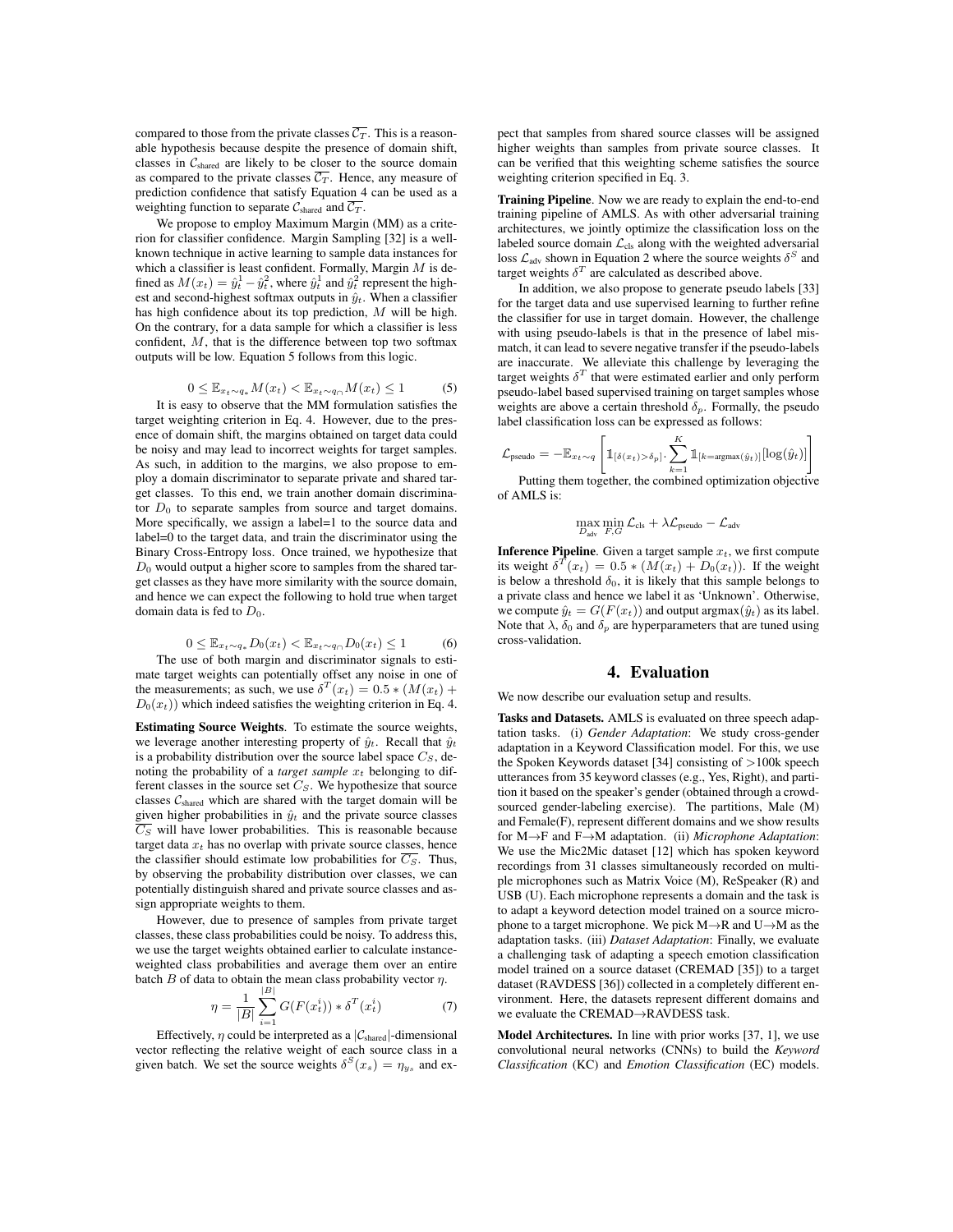|                   | Gender<br><b>Adaptation</b> |                   | Microphone<br><b>Adaptation</b>              |                   | <b>Emotion</b>   |
|-------------------|-----------------------------|-------------------|----------------------------------------------|-------------------|------------------|
|                   | $M \rightarrow F$           | $F \rightarrow M$ | $\overline{\mathbf{M}\rightarrow\mathbf{R}}$ | $I \rightarrow M$ | $C\rightarrow R$ |
| Source            | 41.41                       | 35.04             | 40.11                                        | 42.44             | 35.2             |
| <b>ADDA</b>       | 41.54                       | 28.90             | 39.21                                        | 39.29             | 30.0             |
| <b>DANN</b>       | 40.13                       | 29.85             | 40.19                                        | 42.33             | 28.18            |
| <b>UAN</b>        | 66.13                       | 60.82             | 66.30                                        | 67.20             | 38.96            |
| $\overline{AMLS}$ | 73.78                       | 64.1              | 69.02                                        | 68.77             | 41.45            |



Table 1: *Target domain accuracy averaged over shared (C<sub>shared</sub>) and private (* $\overline{C_T}$ *) classes. AMLS significantly outperforms ADDA and DANN and also provides gains over state-of-the-art UAN technique.*

The inputs to these models are two-dimensional tensors extracted from speech utterances, consisting of time frames on one axis and 40 MFCC features on the other axis. The architectures are as follows: for KC, feature extractor *F*: [Conv: *{*64,64,64*}*], classifier *G*: [FC: *{*256, 128*}*] where Conv represents the number of convolution kernels in each layer and FC denotes the number of units in each hidden layer. For EC, feature extractor *F*: [Conv: *{*128, 64,64,64*}*], classifier *G*: [FC:  $\{256, 128\}$ ]. The architecture for  $D_{\text{adv}}$  and  $D_0$  is [FC: {128, 128*}*]. Our system is implemented in TensorFlow 2.0.

Evaluation Protocol. We follow the same evaluation protocol as earlier uDA works [31]: 80% of the unlabeled data from the target domain is used during adaptation, and the adapted model is tested on 20% held-out target test set. We report the average accuracy across all target classes, including the private target classes whose ground truth is set to 'Unknown'.

Baselines. AMLS is compared with four baselines: i) *Source Only* where the target data is tested with the source domain model, without adaptation, ii) *ADDA* [38], iii) *DANN* [39] and iv) UAN [31]. ADDA and DANN are well-known UDA techniques, but do not consider label space mismatch – hence, they serve as representative baselines for existing speech UDA works. UAN is designed for vision tasks to handle label space mismatch and hence is an appropriate state-of-the-art baseline.

Results. For our experiments, we partition the label space into source and target domains in order to simulate label space mismatch. For the Gender Adaptation task on the Spoken Keyword dataset, we assign a class number to each keyword class as per alphabetical order, e.g., the first class in alphabetical order is assigned label='1' and so on. Thereafter, we randomly sample 20 classes from the complete label set without replacement and consider them as source classes *CS*. The remaining 15 classes are considered as private target classes  $\overline{C_T}$ . Next, we randomly sample 10 classes from *C<sup>S</sup>* and consider them as the shared classes *C*shared between source and target domains. Based on this partitioning, we obtain  $\overline{C_S}$  = {33*,* 3*,* 7*,* 8*,* 10*,* 14*,* 20*,* 21*,* 23*,* 26*}*,  $C_{\text{shared}}$  = *{*4*,* 5*,* 9*,* 11*,* 12*,* 15*,* 17*,* 24*,* 27*,* 28*}* and remaining classes are in  $\overline{C_T}$ . In Table 1, we report the target test accuracy for this configuration averaged over shared and private classes. When adapting a keyword model trained on Male speakers to Female speakers  $(M \rightarrow F)$  and vice-versa  $(F \rightarrow M)$ , we observe that the accuracy of ADDA and DANN is similar or even lower than the source-only baseline, confirming the occurrence of negative transfer. Both UAN and AMLS significantly boost the target performance, with AMLS providing accuracy gains between 3-

Figure 3: *(left) Relative change in per-class accuracy of shared target classes after adaptation. Severe negative transfer can be observed in DANN. (right) Comparison of different UDA approaches as |Cshared| varies. Both experiments are done for the M*!*F Gender Adaptation task.*

7% over UAN. Further, Figure 3 (left) illustrates the relative change in the target domain accuracy of different shared classes after adaptation. We can observe that DANN results in a negative transfer for several classes such as 11 and 12, which is countered by AMLS.

For Microphone Adaptation, we use a similar scheme of partitioning the label space and obtain  $\overline{C_S}$  = {1,3,5,9,10,11,12,22,25,28},  $C_{\text{shared}}$  =  $\{1, 3, 5, 9, 10, 11, 12, 22, 25, 28\}, C_{\text{shared}} =$ *{*6*,* 8*,* 14*,* 16*,* 21*,* 23*,* 24*,* 27*,* 29*,* 30*}* and remaining classes are in  $\overline{C_T}$ . From Table 1, we again observe negative transfer during adaptation, as ADDA and DANN perform worse than the source model in some cases. Both UAN and AMLS manage to mitigate negative transfer, with AMLS outperforming UAN by 1.5-3%. Next, for Emotion Adaptation with 7 classes, we use  $C_{shared} = \{Calm, \text{Angry}, \text{ Fear}\}, \overline{C_S} = \{ \text{Happy}, \text{ Sad}\}$  and  $\overline{C_T}$  = {Disgust, Surprise}. We again observe negative transfer for ADDA and DANN, and AMLS provided 11-13% accuracy gain over them.

Finally, we compare AMLS with the baselines as the size of shared label space increases. We start with the extreme mismatch scenario ( $|\mathcal{C}_{\text{shared}}| = 1$ ) and gradually increase the number of shared classes. In Figure 3 (right), we observe that when label space mismatch is high, ADDA and DANN baselines perform poorly due to negative transfer and inability to classify private target classes as 'Unknown'. UAN and AMLS provide significant gains in these scenarios, with AMLS outperforming UAN in all settings. As the label set mismatch reduces, the performances of ADDA and DANN improve significantly, however UAN and AMLS still outperform them. In the other extreme case of no label space mismatch (not shown in the figure), all the adaptation techniques converge to similar accuracies.

# 5. Conclusion

We presented AMLS, an end-to-end UDA architecture that works under the scenario of label space mismatch, and outperforms existing methods (those used in prior speech works as well in recent computer vision literature) on three adaptation tasks. Our contribution paves the way for speech adaptation algorithms to work in more unconstrained settings by placing no assumption on source and target label spaces.

In future work, we will extend our problem formulation to ASR tasks (e.g., speaker adaptation in ASR) and evaluate the efficacy of AMLS. Future work could also explore how purposebuilt features (e.g., speaker i-vectors) can be incorporated to learn robust domain-invariant representations under label space mismatch.